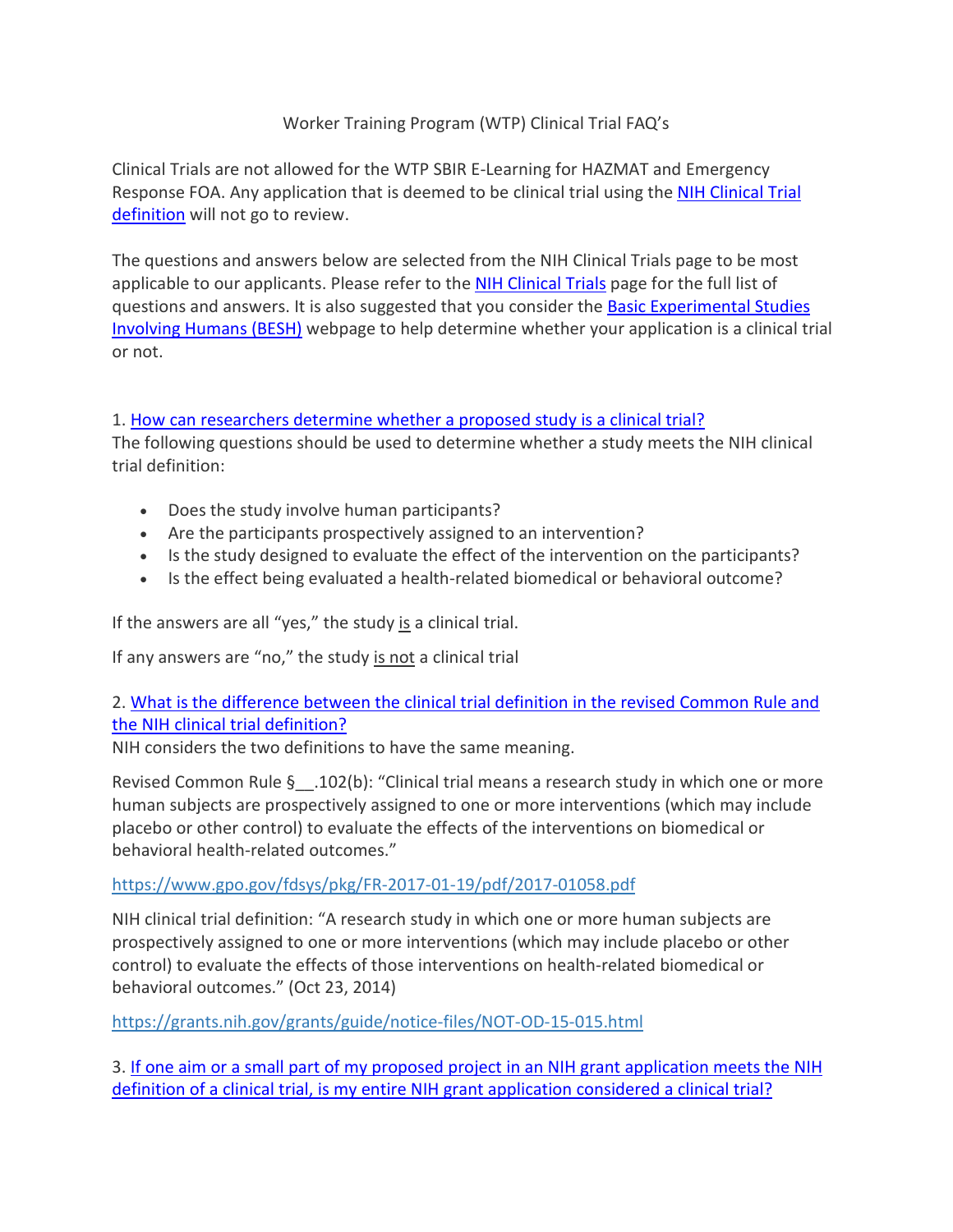Yes. If only one aim or a small part of your project meets the NIH definition of a clinical trial, your entire NIH grant application is considered a clinical trial even if the other aims or parts of the research project are not clinical trials. A FOA that allows clinical trials should be chosen, and at least one study record in the application will need to be designated as a clinical trial.

# 4. [Does the primary outcome of a study need to be a health-related outcome in order for](https://grants.nih.gov/faqs#/clinical-trial-definition.htm?anchor=question54898) a [study to be considered a clinical trial?](https://grants.nih.gov/faqs#/clinical-trial-definition.htm?anchor=question54898)

If any outcome is health-related and the answers to the four questions are all yes, then the study meets the clinical trial definition. You should note, though, that all NIH-funded research investigating biomedical or behavioral outcomes is considered to be health-related. Hence, if the outcome is biomedical or behavioral, the study may be a clinical trial (if the answers to the other three questions are "yes"). Many clinical trials are "mechanistic" or "exploratory" falling outside the realm of efficacy or effectiveness trials.

# 5. [What are some examples of outcomes that are not "health related biomedical or](https://grants.nih.gov/faqs#/clinical-trial-definition.htm?anchor=question55086)  [behavioral"?](https://grants.nih.gov/faqs#/clinical-trial-definition.htm?anchor=question55086)

While the vast majority of NIH-funded studies are health related, a few are not. For example, a study that evaluates if enrollment in a summer internship program alters the student's opinions on their educational pathway would not be assessing a health-related biomedical or behavioral outcome.

Additionally, socioeconomic status (SES) is known to be associated with health-related outcomes and health status; however, NIH would not typically support a study designed to affect SES or modify SES directly. For example, a study designed to correlate SES with health status would be considered an observational study not a clinical trial.

#### 6. [What is the sub-definition of "intervention"?](https://grants.nih.gov/faqs#/clinical-trial-definition.htm?anchor=question54901)

An intervention is defined as a manipulation of the subject or subject's environment for the purpose of modifying one or more health-related biomedical or behavioral processes and/or endpoints. Examples include: drugs/small molecules/compounds; biologics; devices; procedures (e.g., surgical techniques); delivery systems (e.g., telemedicine, face-to-face interviews); strategies to change health-related behavior (e.g., prevention strategies; and, diagnostic strategies.

# 7. [Are measurements the same as interventions?](https://grants.nih.gov/faqs#/clinical-trial-definition.htm?anchor=question54902)

No; measurements are used to collect data, while interventions are used to modify healthrelated endpoints. A manipulation or modification in one's behavior or environment for the purpose of measurement alone is not considered a clinical trial.

8. [What types of behavioral manipulations or tasks does NIH consider to be interventions?](https://grants.nih.gov/faqs#/clinical-trial-definition.htm?anchor=question54903)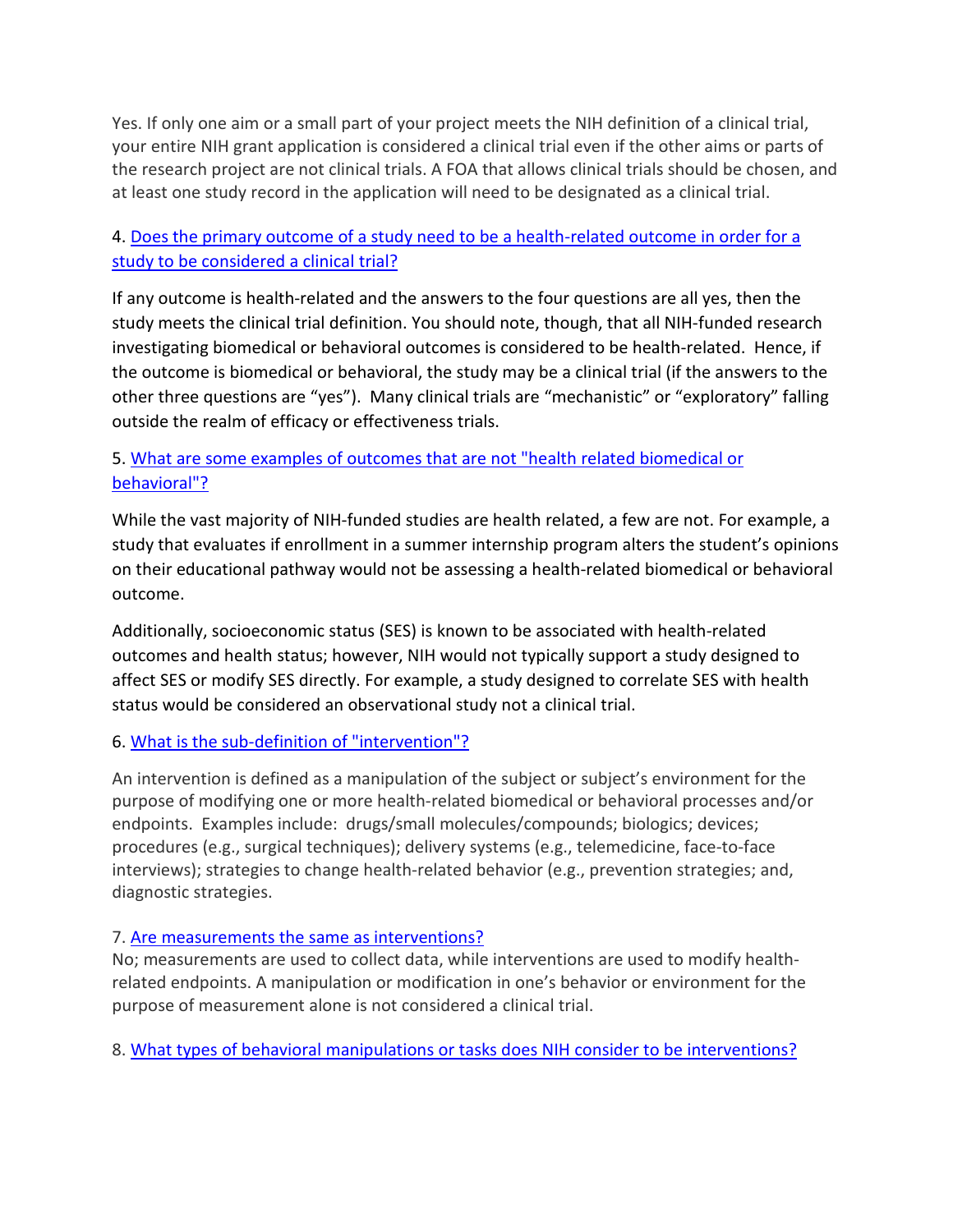A manipulation or task is an intervention if it is used to modify a health-related biomedical or behavioral outcome. However, a manipulation or task used expressly for measurement, and not modification, would not be an intervention.

9. [Are observational studies, which do not include an intervention, considered to be clinical](https://grants.nih.gov/faqs#/clinical-trial-definition.htm?anchor=question54908)  [trials?](https://grants.nih.gov/faqs#/clinical-trial-definition.htm?anchor=question54908)

No; in order to meet the NIH clinical trial definition there must be an intervention.

10. [Are studies that evaluate the effect of an intervention on research participants, but do not](https://grants.nih.gov/faqs#/clinical-trial-definition.htm?anchor=question54920)  [have a comparison group \(e.g., placebo, control\) considered to be clinical trials?](https://grants.nih.gov/faqs#/clinical-trial-definition.htm?anchor=question54920)

Studies need not include a comparison group to meet the NIH clinical trial definition. As long as all of the elements of the NIH clinical trial definition are met, the study would be considered to be a clinical trial.

### 11. [Are studies that propose to evaluate a clinical intervention or to develop a diagnostic tool](https://grants.nih.gov/faqs#/clinical-trial-definition.htm?anchor=question54906)  [considered to be clinical trials?](https://grants.nih.gov/faqs#/clinical-trial-definition.htm?anchor=question54906)

It depends; studies that involve prospective assignment of human participants to an intervention, which may be a clinical intervention or development of a diagnostic tool, and that are designed to evaluate an effect of the intervention on the participant, where the effect is a biomedical or behavioral health outcome, are clinical trials. (See Case Study [https://grants.nih.gov/policy/clinical-trials/case-studies.htm#case7b\)](https://grants.nih.gov/policy/clinical-trials/case-studies.htm#case7b). Studies designed only to validate the sensitivity or specificity of a tool are not clinical trials (See Case Study [https://grants.nih.gov/policy/clinical-trials/case-studies.htm#case7a\)](https://grants.nih.gov/policy/clinical-trials/case-studies.htm#case7a)

12. [Are studies that elicit the opinions or preferences from human participants considered to be](https://grants.nih.gov/faqs#/clinical-trial-definition.htm?anchor=question54907)  [clinical trials?](https://grants.nih.gov/faqs#/clinical-trial-definition.htm?anchor=question54907)

It depends. Studies eliciting opinions or preferences in the absence of an intervention are not considered to be clinical trials. However, studies that gather opinions from participants after an experimental manipulation or intervention, may be clinical trials.

13. [Are observational studies, which do not include an intervention, considered to be clinical](https://grants.nih.gov/faqs#/clinical-trial-definition.htm?anchor=question54908)  [trials?](https://grants.nih.gov/faqs#/clinical-trial-definition.htm?anchor=question54908)

No; in order to meet the NIH clinical trial definition there must be an intervention.

14. [Are studies that involve only healthy participants considered to be clinical trials?](https://grants.nih.gov/faqs#/clinical-trial-definition.htm?anchor=question54909)

Yes; studies involving healthy participants are considered clinical trials if all elements of the NIH clinical trial definition are met.

15. [Are studies designed to investigate whether a technique can be used to measure a response](https://grants.nih.gov/faqs#/clinical-trial-definition.htm?anchor=question54911)  [in research participants considered to be clinical trials?](https://grants.nih.gov/faqs#/clinical-trial-definition.htm?anchor=question54911)